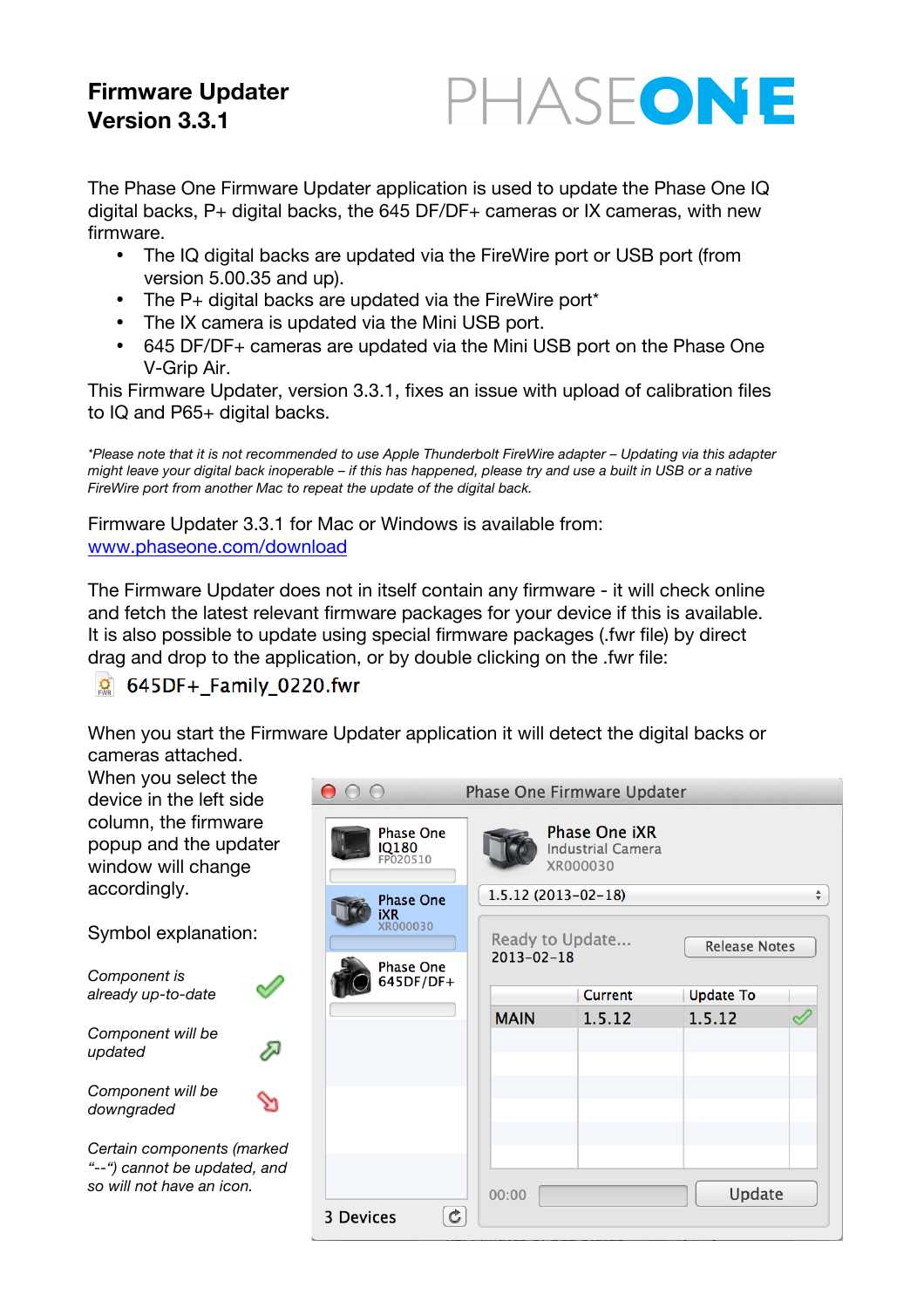## **Installation**

## *Mac*

Open the zip file and copy the FWUpdater application to your Applications folder. Double-click the icon to start the FWUpdater app.

## *Windows*

Open the zip file and run the FWUpdater.msi installer, following the steps described. When installation completes, run the program from *Start->Phase One-> Firmware Updater*.

# **Working Offline**

If you need to update and/or downgrade your Camera or Digital Back while disconnected from the Internet please do the following while you are still connected:

Use the menu **File->Download Updates** to save All Updates or All Updates for selected device.

This will download the all or selected firmware locally, so that when your computer is disconnected from the Internet they will all be available for update in the camera updater.

| <b>FWUpdater</b> | File<br><b>Help</b>                               |                                        |
|------------------|---------------------------------------------------|----------------------------------------|
|                  | Open Firmware Update<br>Open Calibration File 企第O | жO                                     |
|                  | <b>Download Updates</b>                           | All Updates<br>All for Selected Device |

You can find the downloaded Firmware release files in the following folder:

**Mac:** *~/Library/Application Support/Phase One/Firmware Updater/Firmware Cache/* **WinXP:** *C:\Documents and Settings\<username>\Local Settings\Application Data\PhaseOne\FWUpdater\FirmwareCache\* **Win7:** *C:\ProgramData\Phase One\FWUpdater\FirmwareCache\*

# **Using .fwr files locally**

You can also as previously described double click on a .fwr file or drop an .fwr file on the Firmware Updater window, to make this available for updating.

As an extra feature on the IQ series digital back, you can also place the .fwr file in the root of the CF-card, and use the menu "Firmware" on the digital back to update the IQ digital back

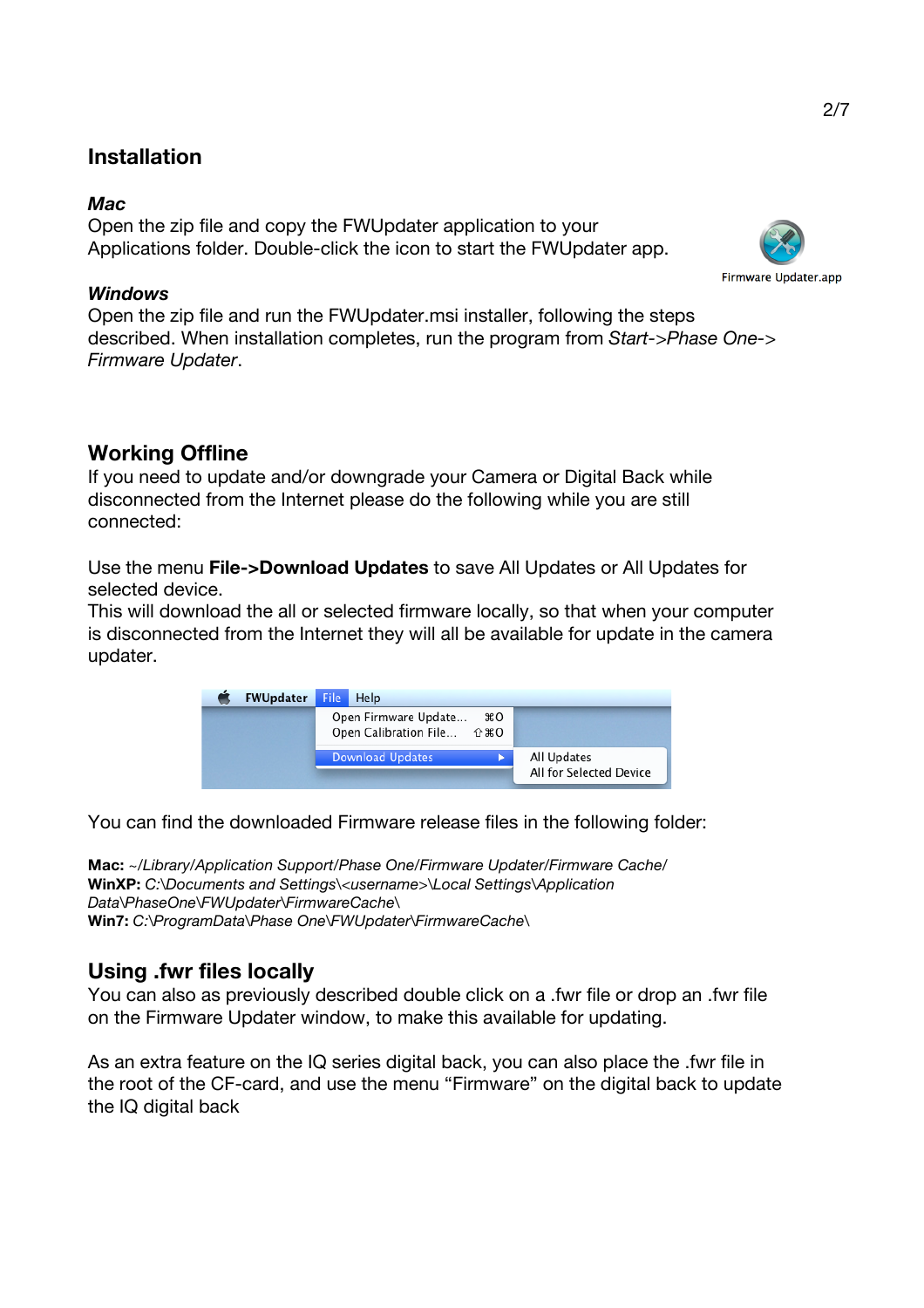## **Updating firmware in your IQ or P+ digital back**

*[Steps for updating are the same on both Mac and Windows - screenshots come from Mac version]*

*For instructions on updating the 645DF/DF+ or the IX cameras please go to the section further down in this document describing these processes.*

### **Steps to update the digital back with new firmware:**

- 1. Start by removing the digital back from the camera.
- 2. Insert a fresh battery in the digital back
- 3. Connect your Digital Back to the computer via Firewire or USB, making sure it's Power Save option does not automatically shutdown the back during the update process.
- 4. Also make sure there is no CF card in your Digital Back.

The firmware updater will automatically check online for a new version of firmware and if available it can be selected in the popup menu and downloaded using the download button.

You can choose older firmware releases from the dropdown menu in the main window, and it is also possible to downgrade.

After download of the new firmware you will have access to the release notes by clicking the same button (now named "Release Notes") as shown in the right screen dump.

|                               |                                                                               | <b>FWUpdater</b>                                                  |                       |                                      |                                                                               | <b>FWUpdater</b>           |                                          |               |
|-------------------------------|-------------------------------------------------------------------------------|-------------------------------------------------------------------|-----------------------|--------------------------------------|-------------------------------------------------------------------------------|----------------------------|------------------------------------------|---------------|
| Phase One<br>P65+<br>EJ021382 | Phase One P65+<br><b>Digital Back</b><br>EI021382<br>÷<br>$5.1.8(2010-09-09)$ |                                                                   |                       | <b>Phase One</b><br>P65+<br>EJ021382 | Phase One P65+<br><b>Digital Back</b><br>EJ021382<br>÷<br>$5.1.8(2010-09-21)$ |                            |                                          |               |
|                               |                                                                               | Update must first be saved<br>locally to this computer<br>Current | Download<br>Update To |                                      | 2010-09-21                                                                    | Ready to Update<br>Current | <b>Release Notes</b><br><b>Update To</b> |               |
|                               | <b>MAIN</b>                                                                   | 5.1.2                                                             |                       |                                      | <b>MAIN</b>                                                                   | 5.1.2                      | 5.1.8                                    | ℱ             |
| <b>Phase One</b><br>645DF     |                                                                               |                                                                   | $\frac{1}{2}$         | Phase One<br>645DF                   | <b>FPGA</b>                                                                   | 1.2.4                      |                                          | $\mathscr{Q}$ |
|                               | <b>FPGA</b>                                                                   | 1.2.4                                                             | $- -$                 |                                      |                                                                               |                            | 1.2.4                                    |               |
|                               | <b>DPLD</b>                                                                   | 2.0                                                               | $- -$                 |                                      | <b>DPLD</b>                                                                   | 2.0                        | $- -$                                    |               |
|                               | <b>PAVR</b>                                                                   | 1.0.3                                                             | $\qquad \qquad -$     |                                      | <b>PAVR</b>                                                                   | 1.0.3                      | 1.0.3                                    | $\mathscr{O}$ |
|                               | <b>UIFC</b>                                                                   | 1.0.1                                                             | $- -$                 |                                      | <b>UIFC</b>                                                                   | 1.0.1                      | 1.0.1                                    | ৶             |
|                               | <b>TGEN</b>                                                                   | 1.0                                                               | $- -$                 |                                      | <b>TGEN</b>                                                                   | 1.0                        | 1.0                                      | D             |
|                               | <b>BOOT</b>                                                                   | 2.3                                                               | $- -$                 |                                      | <b>BOOT</b>                                                                   | 2.3                        | $- -$                                    |               |
| $\overline{c}$<br>2 Devices   | 00:00                                                                         |                                                                   | Update                | $\mathbf{c}$<br>2 Devices            | 00:31                                                                         | Update Successful!         | Update                                   |               |
|                               |                                                                               |                                                                   |                       |                                      |                                                                               |                            |                                          |               |

A comparison of your Digital Back's firmware and the latest firmware will be shown in the main window, with icons indicating what action is to be taken on each component (*Some releases of firmware code complex might show up with a more simple view than the one shown above).*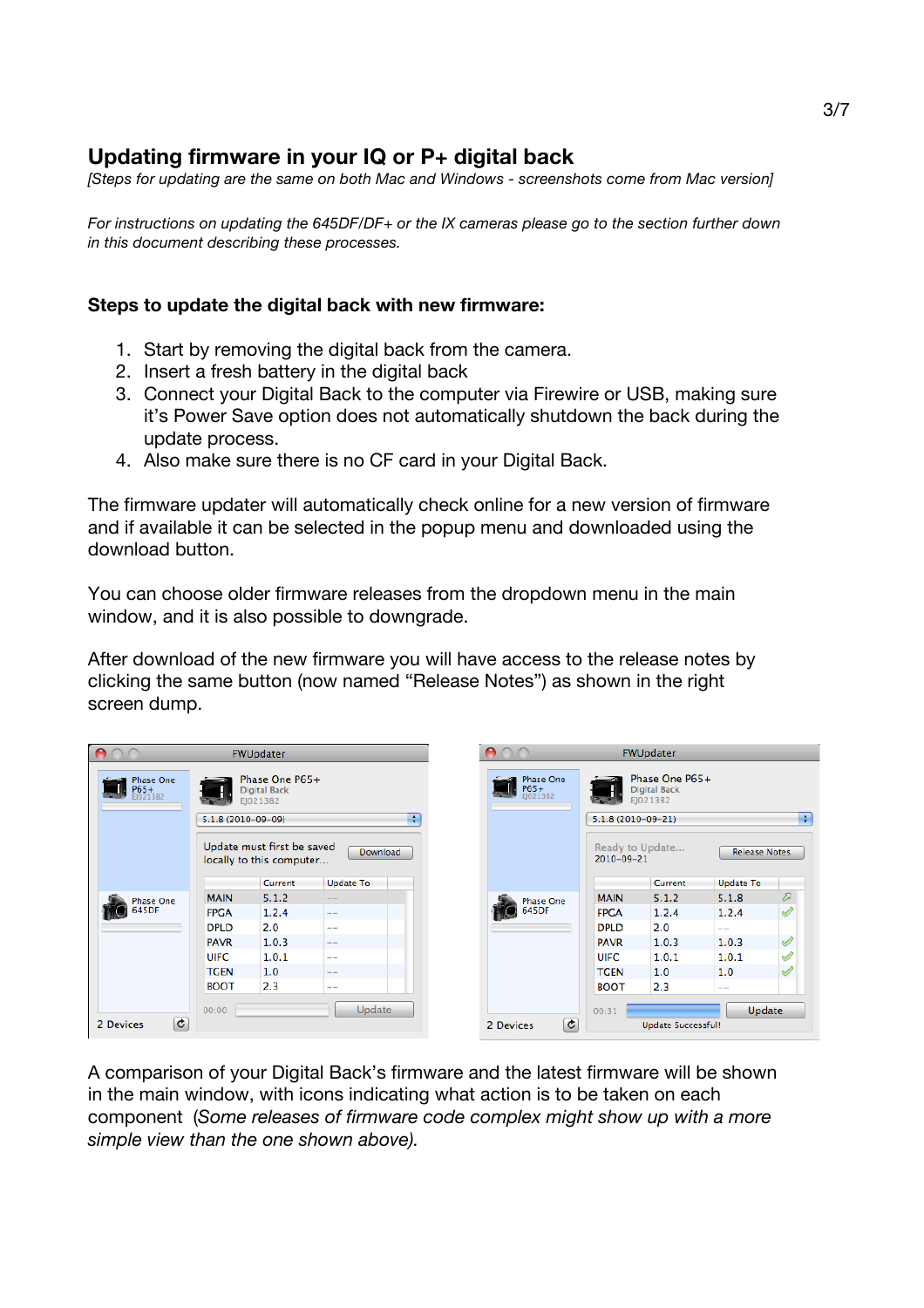5. Now simply press the **Update** button to start the update process.

While updating, a cog  $\heartsuit$  icon will appear next to the components as they are updated, and a progress bar will be displayed showing how far through the process you are. Please be patient – the process can take several minutes.

When the update is successful, all components will be marked with the green tick icon.

If the update fails, simply disconnect your Digital Back and reconnect it again. If all the components are ticked then it was successful despite the error. If some components are still not updated then repeat the procedure described above.

### *Note: Known Error on P+ digital backs !*

*Some users have experienced that the back gets into a continuous loop of beep tone after update of the firmware component PAVR.*

*The updater will ask you to disconnect and then reconnect the power/Firewire connection.*

*After repowering, the digital back will work normally, and update will complete.*

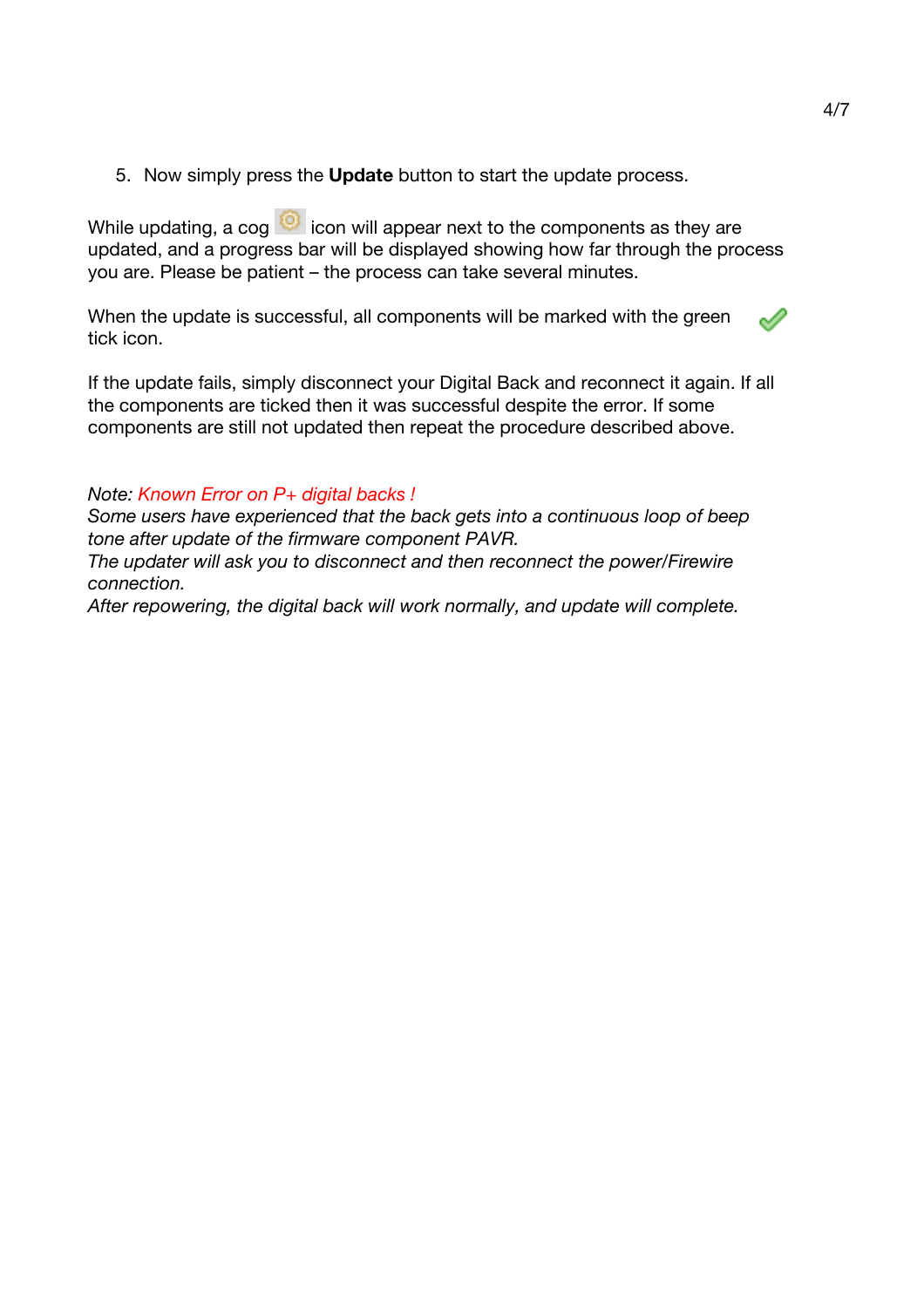## **Updating firmware in your 645DF/DF+ camera via the V-Grip USB port**

*[Steps for updating are the same on both Mac and Windows - screenshots come from Mac version]*

In the case of 645DF and 645DF+ you will need to fit the V-Grip on your camera in order to be able to update.

If you do not have a Phase One V-Grip air, please contact your dealer who will be able to help you with updating the 645 DF/DF+ camera.

The mini USB connector for update is located just behind the battery cover, and the VGrip comes with the correct cable to use:

Unfortunately you will not be able to see the current firmware version of your camera body in the firmware updater, but you can check this on the camera LCD by setting the camera mode selector to CF and turn the front dial to custom function 99

### **Steps to update the 645DF/DF+ camera body**

- 1. Disconnect the lens and the digital back from the 645DF/645DF+ body.
- 2. Make a note with the serial number of your camera housing before you attach the V-Grip to the camera (the V-Grip will cover the serial number)
- 3. Mount your V-Grip on the camera and connect it to the computer's USB port
- 4. When your 645DF/645DF+ is properly connected a dialog will pop up requesting you to enter the serial number.
- 5. Please enter your serial number exactly as you noted failing to provide the correct serial number might downloade code that are not compatible with your camera body.
- 6. Make sure you have a fresh Li-Ion battery or AA batteries installed in the V-Grip, and that the battery selector is in the right position. This is important to avoid the camera running out of power during the update process.

The firmware updater will automatically check online for newest version of firmware and if available it can be selected in the popup menu.

7. Downloaded using the download button. A firmware file (.fwr) can also be dropped in the application window, and it will be available in the popup menu.



Update



Phase One 645DF/DF

Thase One

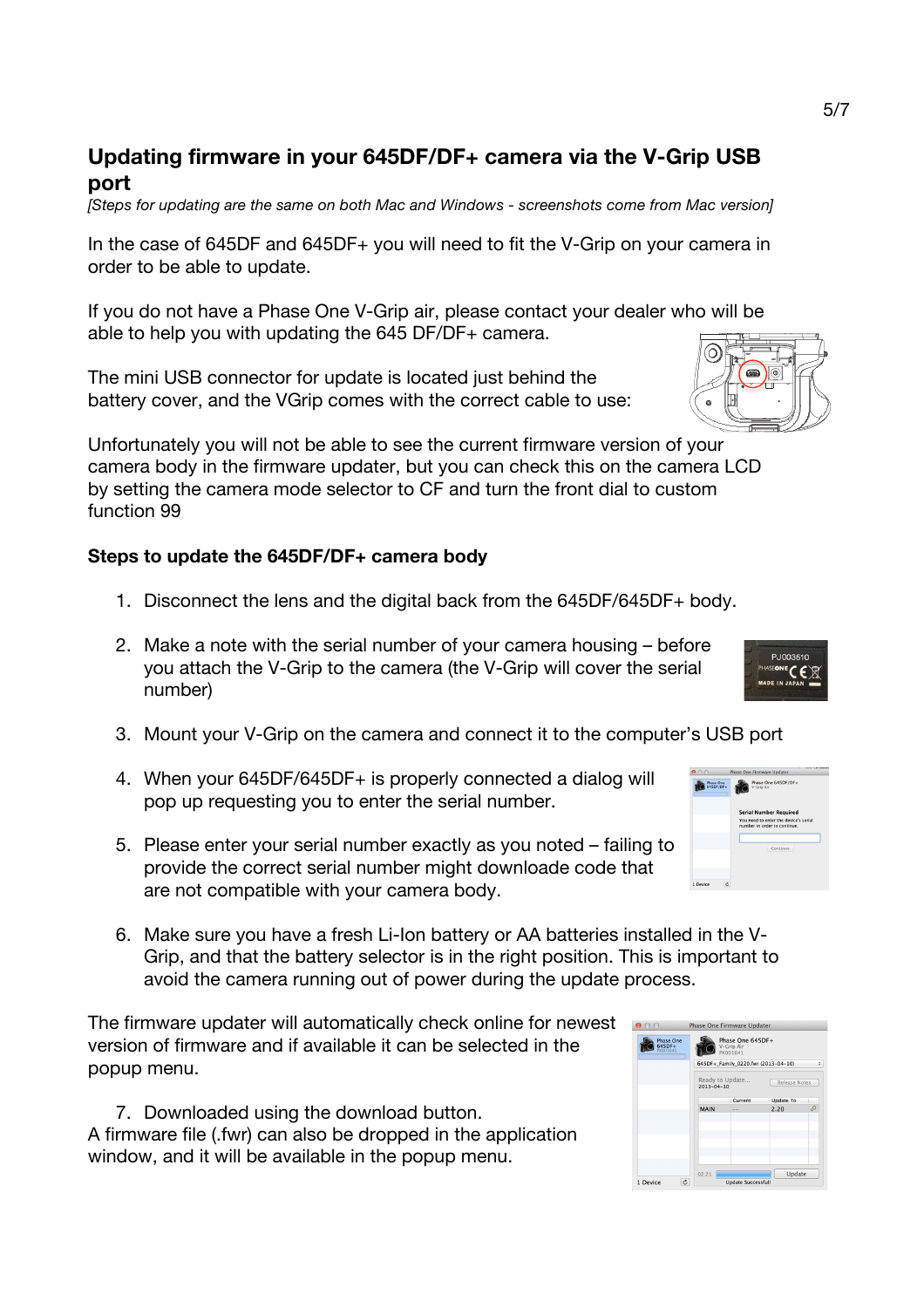After download of the new firmware you will have access to the release notes by clicking the same button (now named "Release Notes").

8. To update the camera to the selected firmware simply press the **Update** button.

While updating, a  $\cos$   $\odot$  icon will appear next to the components as they are updated, and a progress bar will be displayed showing how far through the process you are. Please be patient – the process can take several minutes.

Unfortunately you will not be able to see if the firmware version of your camera body is actually updated correctly, but you can check this on the camera LCD by setting the camera mode selector to CF and turn the front dial to custom function 99